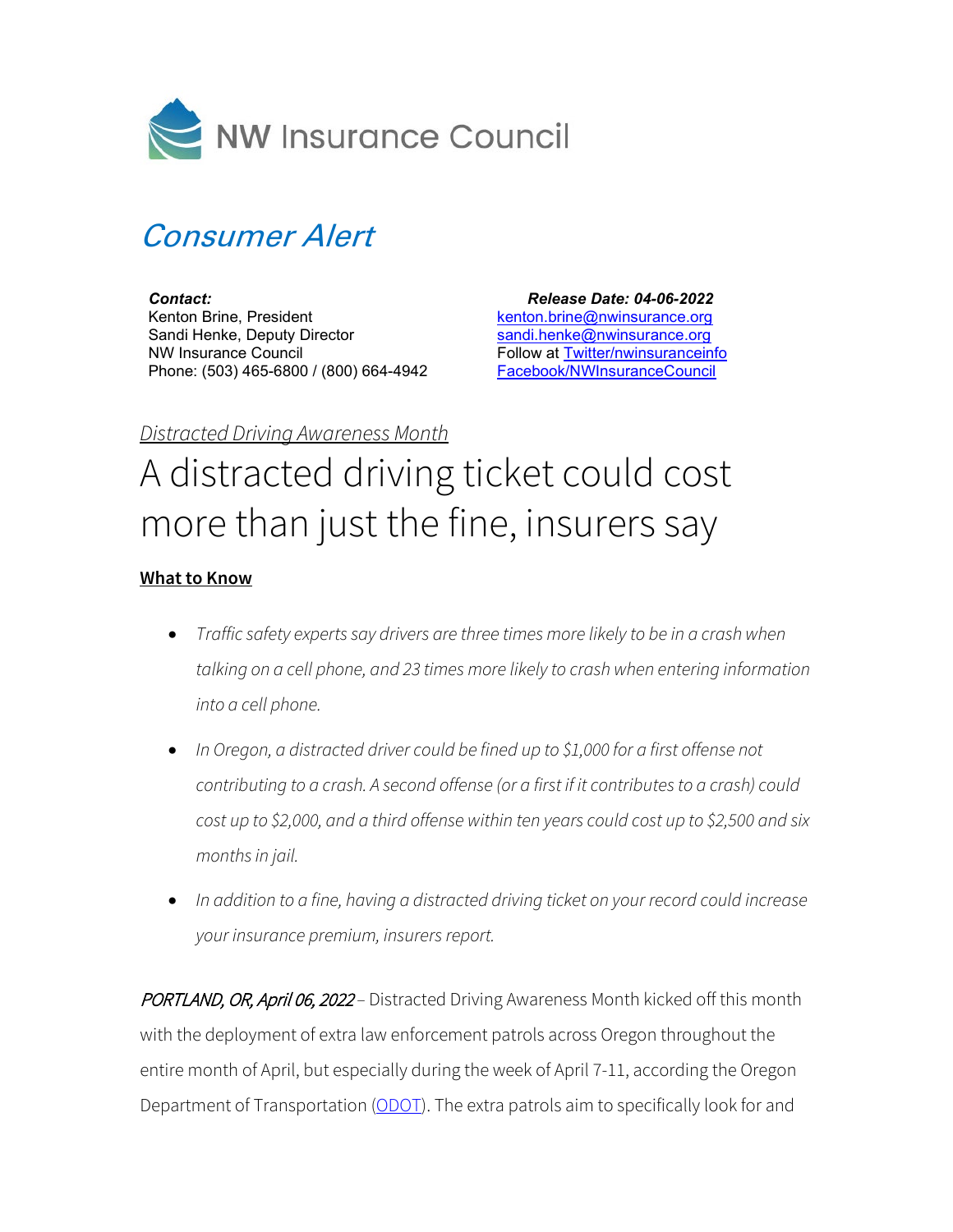ticket those who are distracted by cell phones while driving and shine a spotlight on the deadly and costly behavior of distracted driving.

According to the [ODOT,](https://www.oregon.gov/odot/Safety/Documents/Distracted_Driving_Fact_Sheet.pdf) there were 23,784 crashes in Oregon from 2015 to 2019 that involved a distracted driver, resulting in 158 fatalities and 23,403 injuries. During that same time, 64, 083 drivers were convicted for a distracted driving offense.

Distracted driving is broadly defined as activity that take a driver's attention off the road. Oregon's distracted driving law places tougher restrictions on cell phone use while behind the wheel. A distracted driver could be fined \$1,000 for a first offense not contributing to a crash, and up to \$2,000 for a second offense (or a first if it contributes to a crash). A third offense will cost even more and could lead to six months in jail.

"Distracted driving is a public safety and public health issue that destroys lives and damages property, which is of great concern to everyone, not just insurance companies, so we hope drivers are beginning to make better choices when it comes to cell phone use in their vehicles," said NW Insurance Council President Kenton Brine.

Besides being deadly, crashes caused by distracted driving can have an impact on insurance rates as well. Distracted driving infractions are included in state driving records, which are available to insurance companies. More insurers now report that a distracted driving infraction on your record could increase what you pay for auto insurance, in some cases by as much as 20 percent or more.

"Whether your own insurance premium will be affected by a citation for distracted driving – and what that impact could be – will vary, depending on your insurance company and your policy," Brine said. "It's a good idea to check with your insurance company or agent to find out more about those potential consequences.

"An even better plan, however, is to avoid the ticket or the crash," Brine added. "When you're driving, keep your hands on the wheel, your eyes on the road, and your mind on your driving."